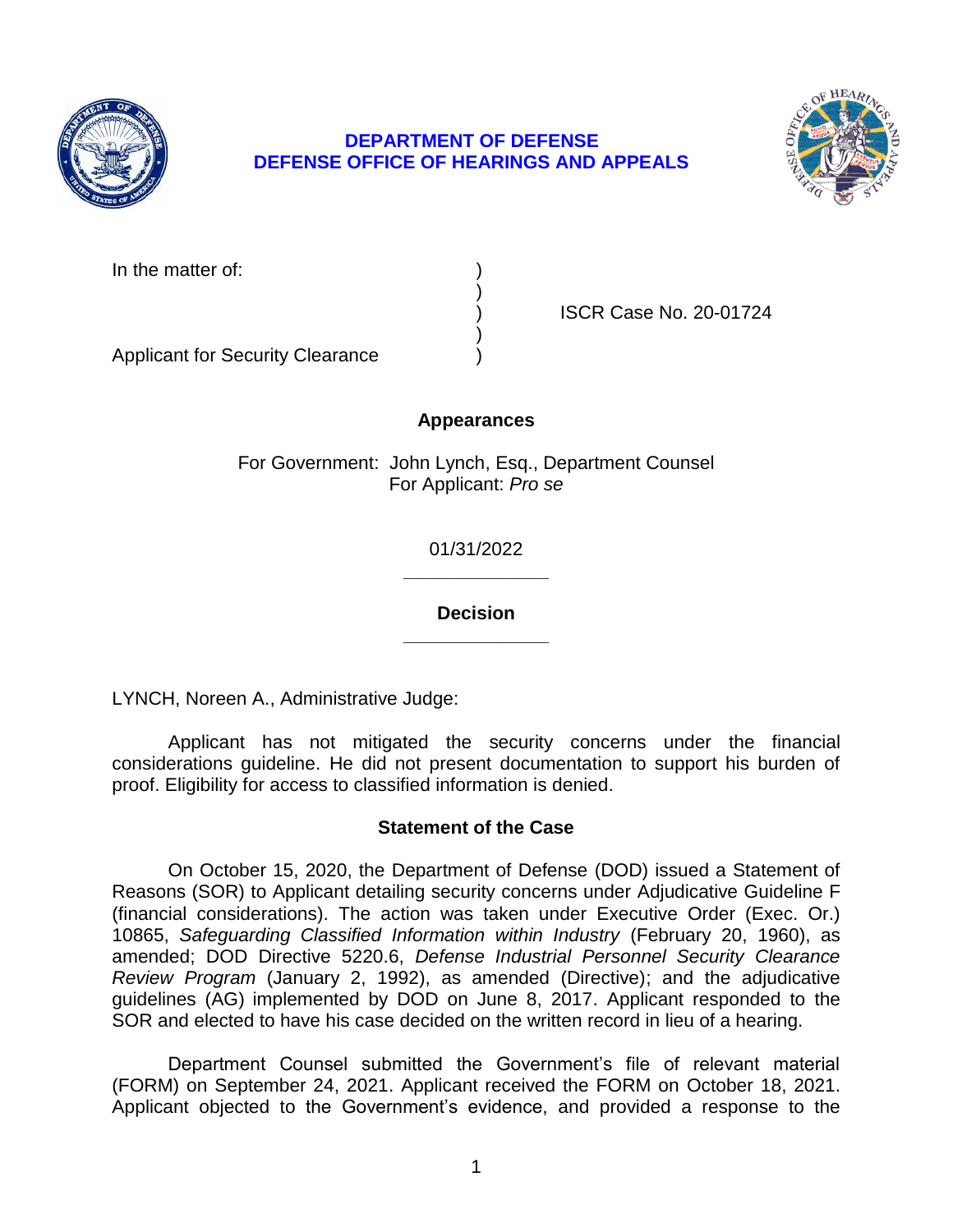FORM (Item 8). The Government's evidence, included in the FORM and identified as Items 1 through 7 is admitted without objection. The case was assigned to me on December 2, 2021. Based on my review of the documentary evidence, I find that Applicant has not mitigated financial considerations security concerns.

### **Findings of Fact**

 three biological children, and two adult step-children. (Item 8) He served in the U.S. Army (active duty) from September 1996 until December 2013. From January 2014 until December 2018, he served in a state Army National Guard. He completed a security clearance application on April 14, 2019. (Item 3) He has held a security clearance since Applicant is 46 years-old and twice divorced, but has recently remarried. He has May 1997. Applicant has worked for his current employer since March 2014. (Item 3)

#### **Financial**

 delinquent consumer debt. (Item 4) The allegations are supported by Applicant's latest credit report. He admitted 13 of the SOR allegations. He denied the judgment of \$1,744 in (1.a), and the judgment of \$3,513 in (1.b) because they are satisfied. Applicant also denied the delinquent debt in the amount of \$40,146 in (1.c) because his home foreclosure sale was completed in January 2020, and he owes no deficiency. He The SOR from October 2020, alleges that Applicant has about \$88,348 in provided documentation for these allegations. (Item 3)

 provided explanations. (Item 4) His explanation was that the debts were unknown to him or were not listed on his credit report. Finally, he denied SOR (1.d) and (1.f) Applicant denied other delinquent debts (1.l), (1.i), (1.r), (1.s), and (1.t) and because they appear to be duplicates. (Item 2)

 Applicant attributed the delinquent debts to his second wife who had a financial power of attorney when he was deployed three years out of five years. (Item 8). He found out later that she showed him a spreadsheet of all open accounts that showed payments and dates. She assured him that their finances were fine. At some unknown point they separated, and Applicant wanted a divorce in 2016. (Item 3) However, she was still handling the finances, and she removed \$10,000 from bank accounts, turned off automatic payments, and changed the address to which bank information was sent. (Item 2) Applicant stated that it was several months before he realized that she had incurred over \$54,000 in delinquent debt, two vehicle repossessions, and a house on its way to foreclosure. (Item 2 at 5). There is no explanation in the record why he did not immediately monitor their finances when he told his second wife that he wanted a divorce. He neglected to ensure from that point on that the bills were being paid. He acknowledged that this decision was not his best. (Item 8) It is not known why it took him a "couple months" to realize that no bill payments were being made. (Item 2)

 In Applicant's 2020 subject interview, he stated that he had no income to pay the delinquent bills and he was making no attempt to make formal restitution to the debtors.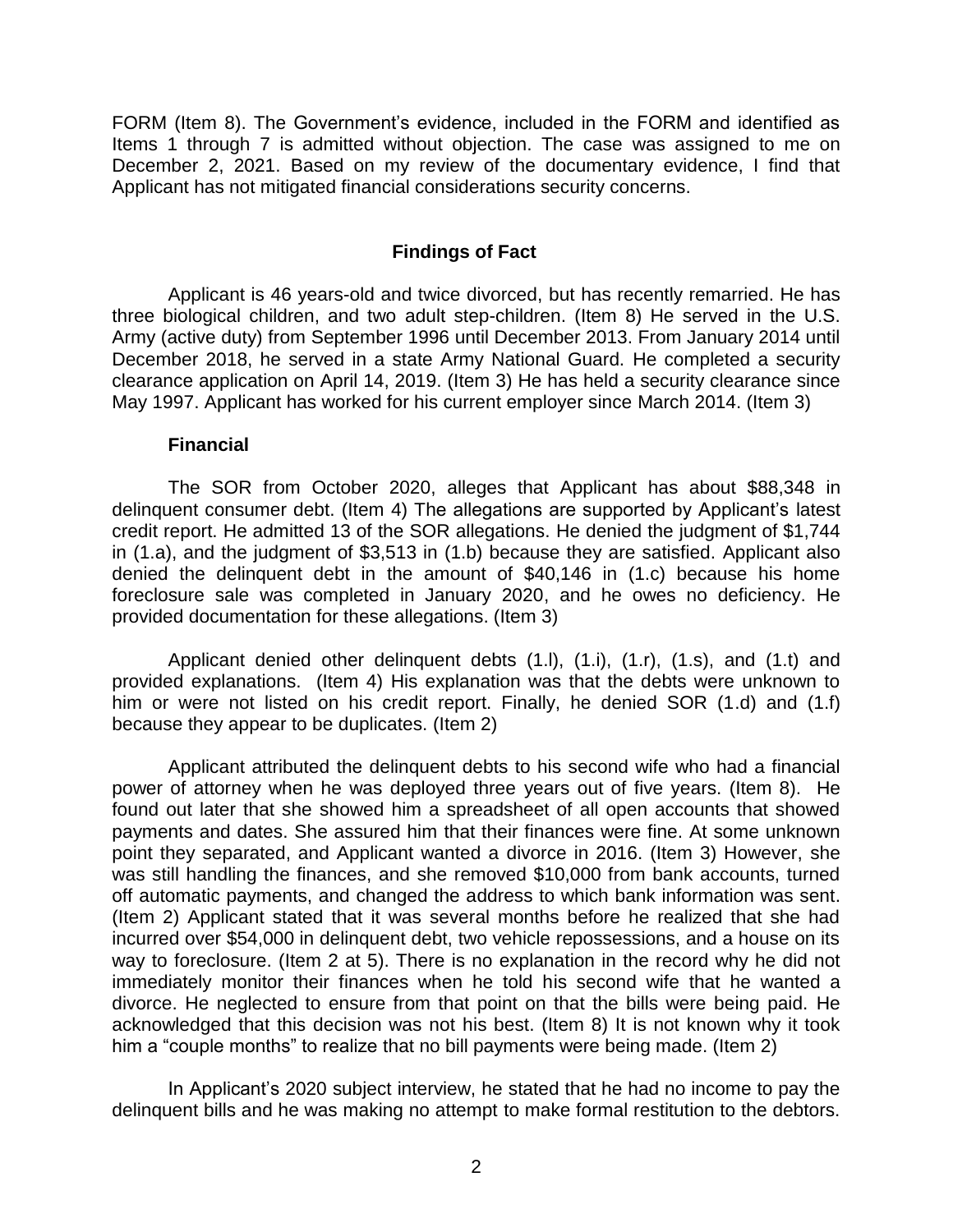He related that he ignored the bills until the court ordered collection was initiated. Applicant was confronted with the debts listed in the SOR by the investigator. (Item 7) He repeatedly stated that since it was due to his second wife's actions, and he has no income to pay the bills, he would continue to ignore all attempts of debt collection. (Item 7)

 As to SORs 1.a, 1.b, and 1.c, the judgments have been satisfied and there is no deficiency owed on the foreclosed home. He provided documentation to prove these claims. (Item 2 at 3,8, and 9) Applicant satisfied one other delinquent debt in 1.l in the amount of \$3,938 in 2021, 14 months after his subject interview. (Item 4)

 As to the other delinquent accounts that he said were not on his credit report they are still appearing. He denied any knowledge of SOR 1.i and 1.r. Applicant's denial of these two vehicle repossessions, because the vehicles were repossessed and there was no further action taken. (Item 2 at 4)

 In his answer to the FORM, Applicant added that his earlier credit report before his second wife had a financial power of attorney shows that his accounts were paid as 2020 and he was on paternity leave. His wife's health was compromised, so he stayed home from work from March to May 2020. His union went on strike until August 2020. As a part of these circumstances it has taken time for him to recover financially. He but he provided no documentation. He stated that he will be getting a raise and that when he finished paying the collection accounts to the debt collection company, he will agreed. Regarding any good-faith efforts, he responded that a child was born in January stated that he has set up five individual payment plans with the debtors in SOR 1.m-1.o, move on to the next debts. (Item 8)

 At the interview, Applicant was given an opportunity to submit documentation regarding the financial delinquencies. He failed to provide any documentation or dispute information. (Item 7)

 Applicant is gainfully employed. There is some information in the record concerning his net monthly household income of \$4,140, with monthly expenses of about \$3,500. His total discretionary income was \$613. No information concerning financial counseling was provided. Applicant provided no documentation to support payment on any of the other delinquent debts listed on the SOR, save 1.a,1.b, and 1.c. It does appear that 1.d. and 1.f are duplicates.

#### **Policies**

 When evaluating an applicant's suitability for a security clearance, the administrative judge must consider the adjudicative guidelines. In addition to brief introductory explanations for each guideline, the adjudicative guidelines list potentially disqualifying conditions and mitigating conditions, which are to be used in evaluating an applicant's eligibility for access to classified information.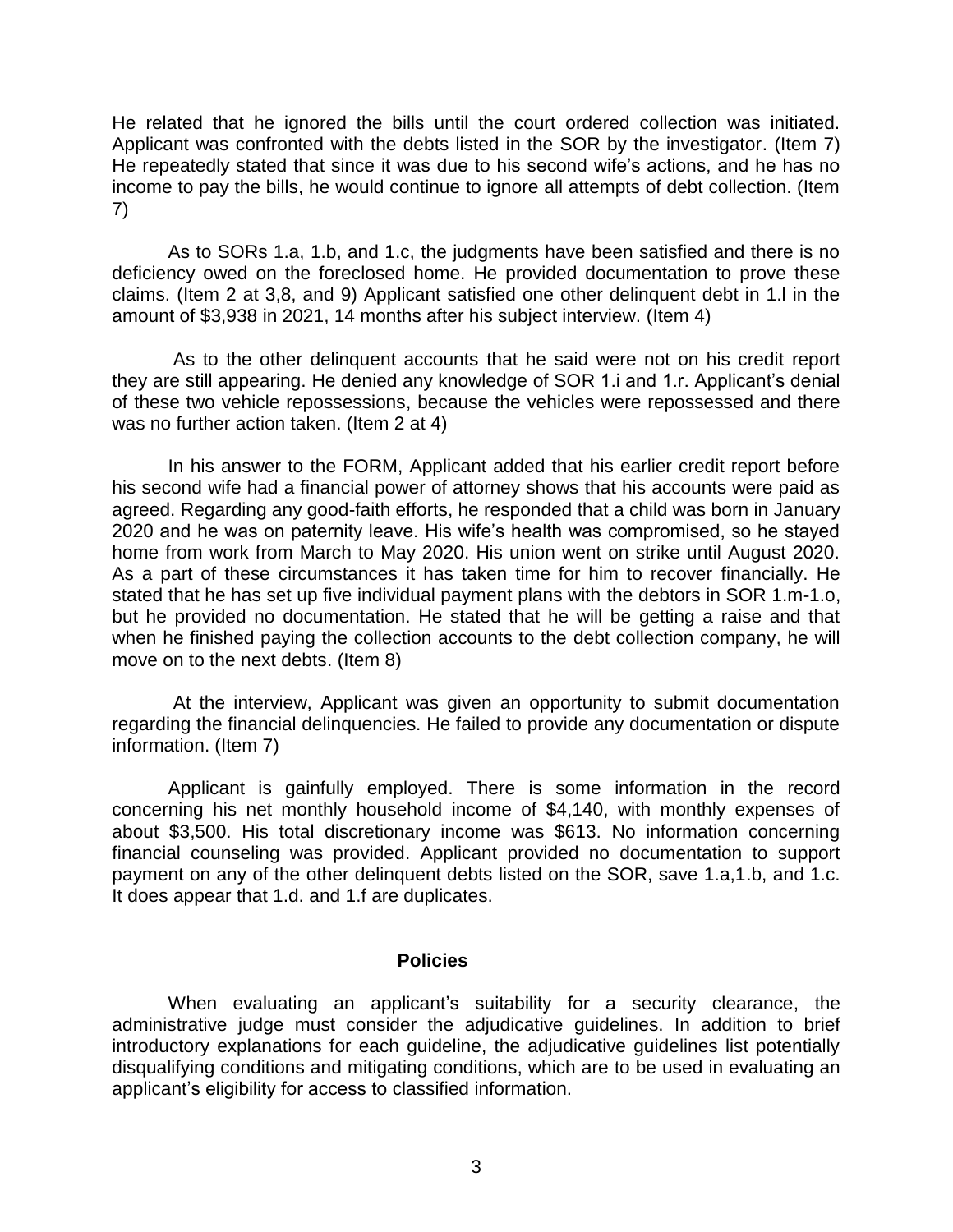These guidelines are not inflexible rules of law. Instead, recognizing the complexities of human behavior, administrative judges apply the guidelines in conjunction with the factors listed in the adjudicative process. The administrative judge's overarching adjudicative goal is a fair, impartial, and commonsense decision. According to AG ¶ 2(a), the entire process is a conscientious scrutiny of a number of variables known as the "whole-person concept." The administrative judge must consider all available, reliable information about the person, past and present, favorable and unfavorable, in making a decision.

The protection of the national security is the paramount consideration. AG  $\P$  2(b) eligibility will be resolved in favor of the national security." requires that "[a]ny doubt concerning personnel being considered for national security

 Under Directive ¶ E3.1.14, the Government must present evidence to establish controverted facts alleged in the SOR. Under Directive ¶ E3.1.15, the applicant is responsible for presenting "witnesses and other evidence to rebut, explain, extenuate, or mitigate facts admitted by the applicant or proven by Department Counsel." The applicant has the ultimate burden of persuasion to obtain a favorable security decision.

 A person who seeks access to classified information enters into a fiduciary relationship with the Government predicated upon trust and confidence. This relationship transcends normal duty hours and endures throughout off-duty hours. The Government reposes a high degree of trust and confidence in individuals to whom it grants access to classified information. Decisions include, by necessity, consideration of the possible risk the applicant may deliberately or inadvertently fail to safeguard classified information. Such decisions entail a certain degree of legally permissible extrapolation of potential, rather than actual, risk of compromise of classified information.

 Section 7 of Exec. Or. 10865 provides that adverse decisions shall be "in terms of the national interest and shall in no sense be a determination as to the loyalty of the prerequisites for access to classified or sensitive information). applicant concerned." *See also* Exec. Or. 12968, Section 3.1(b) (listing multiple

### **Analysis**

### **Guideline F (Financial Considerations)**

The concern under this guideline is set out in AG ¶ 18:

Failure to live within one's means, satisfy debts, and meet financial obligations may indicate poor self-control, lack of judgment, or unwillingness to abide by rules and regulations, all of which can raise questions about an individual's reliability, trustworthiness, and ability to protect classified or sensitive information. Financial distress can also be caused or exacerbated by, and thus can be a possible indicator of, other issues of personnel security concern such as excessive gambling, mental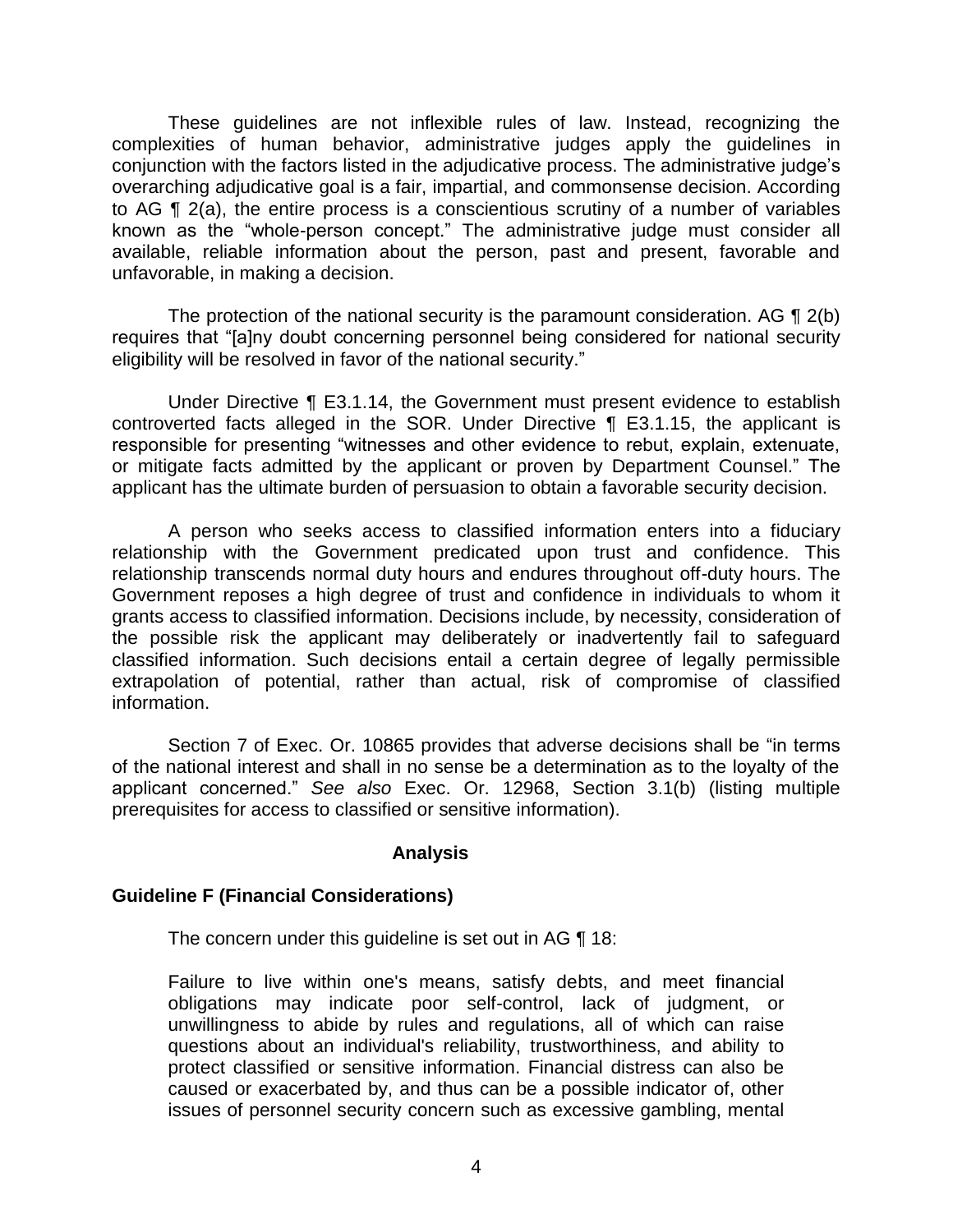health conditions, substance misuse, or alcohol abuse or dependence. An individual who is financially overextended is at greater risk of having to engage in illegal or otherwise questionable acts to generate funds . . . .

 This concern is broader than the possibility that a person might knowingly compromise classified information to raise money. It encompasses concerns about a person's self-control, judgment, and other qualities essential to protecting classified information. A person who is financially irresponsible may also be irresponsible, unconcerned, or negligent in handling and safeguarding classified information. *See*  ISCR Case No. 11-05365 at 3 (App. Bd. May 1, 2012).

 Applicant's admissions, corroborated by his credit reports, establish two disqualifying conditions under this guideline: AG ¶¶ 19(a) ("inability to satisfy debts"); and 19(c) ("a history of not meeting financial obligations").

 The security concerns raised in the SOR may be mitigated by the following potentially applicable factors:

AG ¶ 20(a): the behavior happened so long ago, was so infrequent, or occurred under such circumstances that it is unlikely to recur and does not cast doubt on the individual's current reliability, trustworthiness, or good judgment;

AG  $\P$  20(b): the conditions that resulted in the financial problem were largely beyond the person's control (e.g., loss of employment, a business clear victimization by predatory lending practices, or identity theft), and the downturn, unexpected medical emergency, a death, divorce or separation, individual acted responsibly under the circumstances;

AG ¶ 20(c): the individual has received or is receiving financial counseling for the problem from a legitimate and credible source, such as a non-profit credit counseling service, and there are clear indications that the problem is being resolved or is under control; and

AG ¶ 20(d): the individual initiated and is adhering to a good-faith effort to repay overdue creditors or otherwise resolve debts.

Applicant admitted, and his credit reports confirm, that he is indebted in the amount of about \$40,000. He blames the debts on the nefarious actions of his second wife who had a financial power of attorney while he was deployed. However, he failed to monitor his wife's control of the family expenses. After he announced his desire for a divorce, he neglected to ensure that the bills were being paid. His total reliance on his spouse does not absolve him of his responsibility. Her behavior was beyond his control when he was deployed, but he did not act responsibly after he found out about the situation. He also ignored his creditors and told the investigator that he had no income to pay or resolve his delinquent debts. This does not show a good-faith effort to resolve his debts. He satisfied one debt in 2021, and the judgments were satisfied by court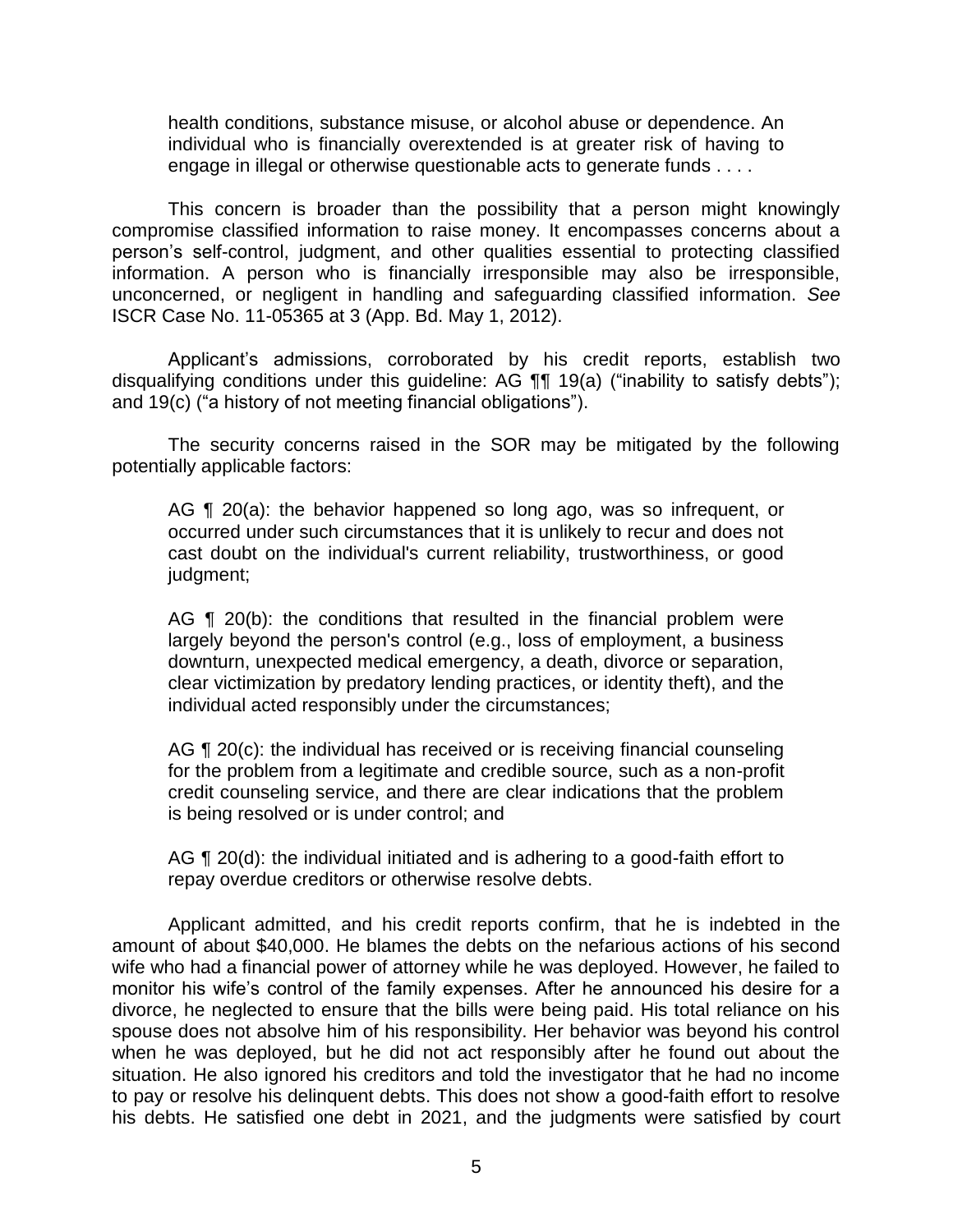order. He owed no deficiency on the home foreclosure, but he had not taken any other actions to resolve the situation. All the other delinquent debts on the SOR are unresolved. He provided no evidence to prove that he has a track record of paying the remaining delinquent debts. He has not sought financial counseling.

 Based on the scant evidence produced by Applicant, it is impossible to conclude he made a sufficient good-faith effort to resolve his debts or that his financial situation is under control. The Government has cause to question whether Applicant has his finances under control. Despite gainful employment, there is no evidence that Applicant has made any payments on any of the delinquent debts. Any doubts must be resolved in favor of the Government.

# **Whole-Person Concept**

Under the whole-person concept, the administrative judge must evaluate an applicant's eligibility for a security clearance by considering the totality of the applicant's conduct and all relevant circumstances. The administrative judge should consider the nine adjudicative process factors listed at AG ¶ 2(d):

(1) the nature, extent, and seriousness of the conduct; (2) the circumstances surrounding the conduct, to include knowledgeable participation; (3) the frequency and recency of the conduct; (4) the individual's age and maturity at the time of the conduct; (5) the extent to which participation is voluntary; (6) the presence or absence of rehabilitation and other permanent behavioral changes; (7) the motivation for the conduct; (8) the potential for pressure, coercion, exploitation, or duress; and (9) the likelihood of continuation or recurrence.

Under AG ¶ 2(c), the ultimate determination of whether to grant eligibility for a security clearance must be an overall commonsense judgment based upon careful consideration of the guidelines and the whole-person concept. I considered the potentially disqualifying and mitigating conditions in light of all the facts and circumstances surrounding this case. I have incorporated my comments under Guideline F in my whole-person analysis.

 Overall, the record evidence leaves me with questions and doubts as to Applicant's eligibility for a security clearance. Because protection of the interests of national security is the principal focus of these adjudications, any remaining doubts must be resolved by denying eligibility for access to sensitive information.

# **Formal Findings**

 Formal findings for or against Applicant on the allegations set forth in the SOR, as required by section E3.1.25 of Enclosure 3 of the Directive, are:

Paragraph 1, Guideline F: AGAINST APPLICANT